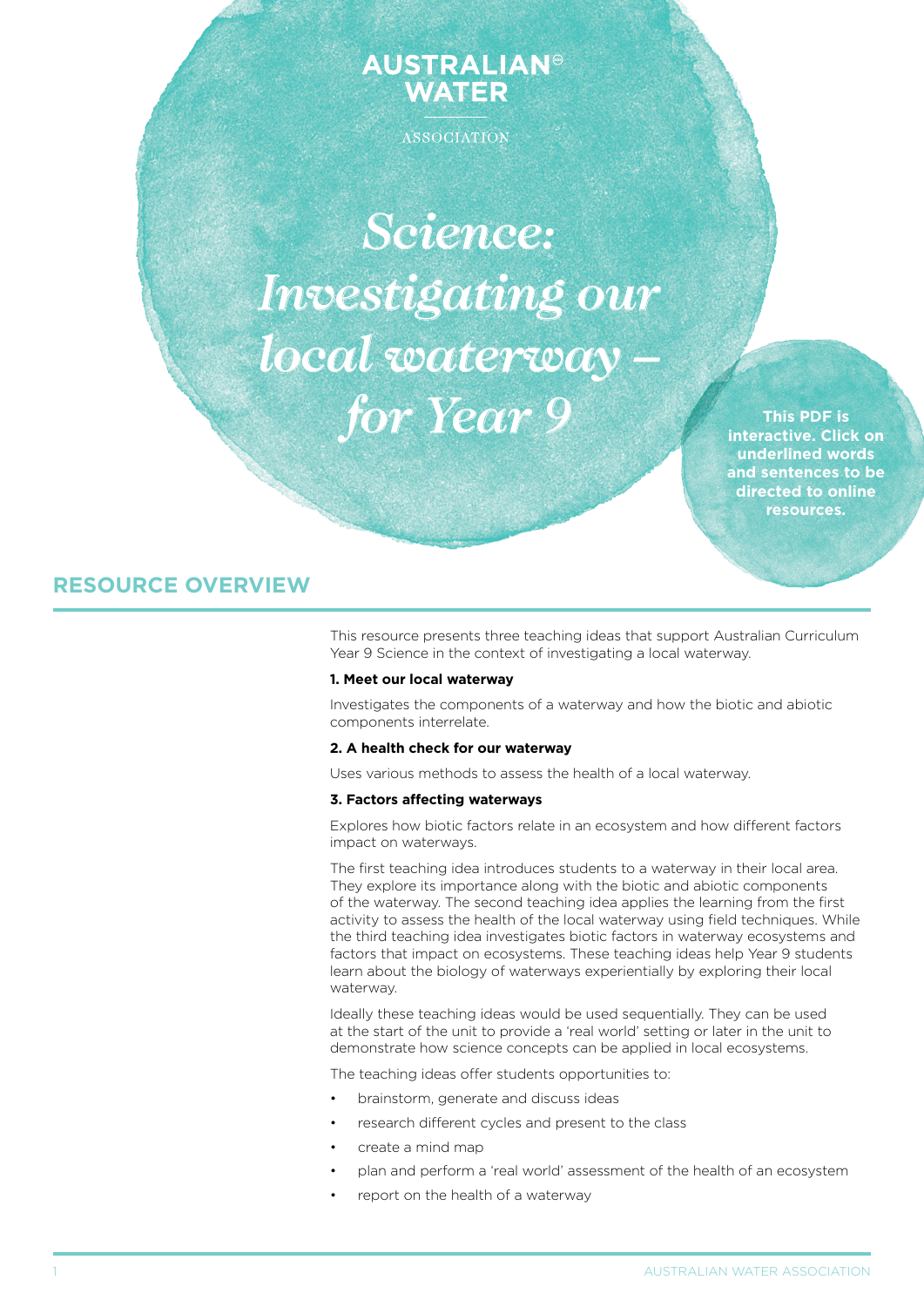- construct a food web based on a local waterway
- research and present on a water issue
- analyse video clips.

These teaching ideas are relevant to the Year 9 Science Understanding content description for 'Biological sciences' relating to biotic and abiotic factors in ecosystems. They also address a number of sustainability cross-curriculum priorities and one also incorporates the cross-curriculum priority of Aboriginal and Torres Strait Islander histories and cultures.

Prior to the lesson, select two suitable monitoring sites on a local waterway about 100 metres apart. Visit the waterway and take photos or videos of the field study sites. Ensure that the excursion and field work complies with your school's excursion and health and safety procedures and invite additional parents/carers or school staff to assist with supervision.

## **AUStralian curriculum year 9 science links**

#### **Science Understanding**

**Biological sciences** 

Ecosystems consist of communities of interdependent organisms and abiotic components of the environment; matter and energy flow through these systems (ACSSU176)

**Aboriginal and Torres Strait Islander histories and cultures cross-curriculum priority** 

#### **Sustainability cross-curriculum priority**

## **1. Meet our local waterway**

Students focus on how the biotic and abiotic components of an ecosystem impact on and interact with each other. They are introduced to a local waterway and identify biotic and abiotic components linked to that waterway. Students then prepare for field work by examining practical techniques used to investigate the health of a waterway. Finally, they plan their group investigations (ACSSU176).

**Activities** 

- a. Our waterway and interactions in it
- b. A recipe for a healthy waterway

#### **1a. Our waterway and interactions in it**

Students are introduced to a waterway in their local area and identify biotic and abiotic factors of the ecosystem.

- 1. Display a series of photographs and/or videos of your local waterway. Discuss where the photographs or videos were taken. Show the location of the waterway using Google Earth. Explain that students will visit it to carry out field work.
- 2. Using the photographs and/or video, ask students to:
	- identify what they can see in the photographs
	- define the terms 'waterway' and 'catchment'

- suggest any other things that might be in the waterway which are not in the photographs (e.g. things too small to see such as bacteria or microbes or things hidden from view). Compile a class list.

- 3. Watch the [How abiotic and biotic factors make an ecosystem](https://www.youtube.com/watch?v=MdlwPtKg-VI) video [5:30] (see footnote 1). Ask students to compile a list of biotic and abiotic factors while they're watching.
- 4. Using Google Earth, ask students to identify the catchment area of the waterway and any land uses in the catchment which might impact on the waterway.

1 How abiotic and biotic factors make an ecosystem (video) [<https://www.youtube.com/](https://www.youtube.com/watch?v=MdlwPtKg-VI) [watch?v=MdlwPtKg-VI](https://www.youtube.com/watch?v=MdlwPtKg-VI)>

#### **AUSTRALIAN WATER ASSOCIATION**

**TEACHING IDEAS**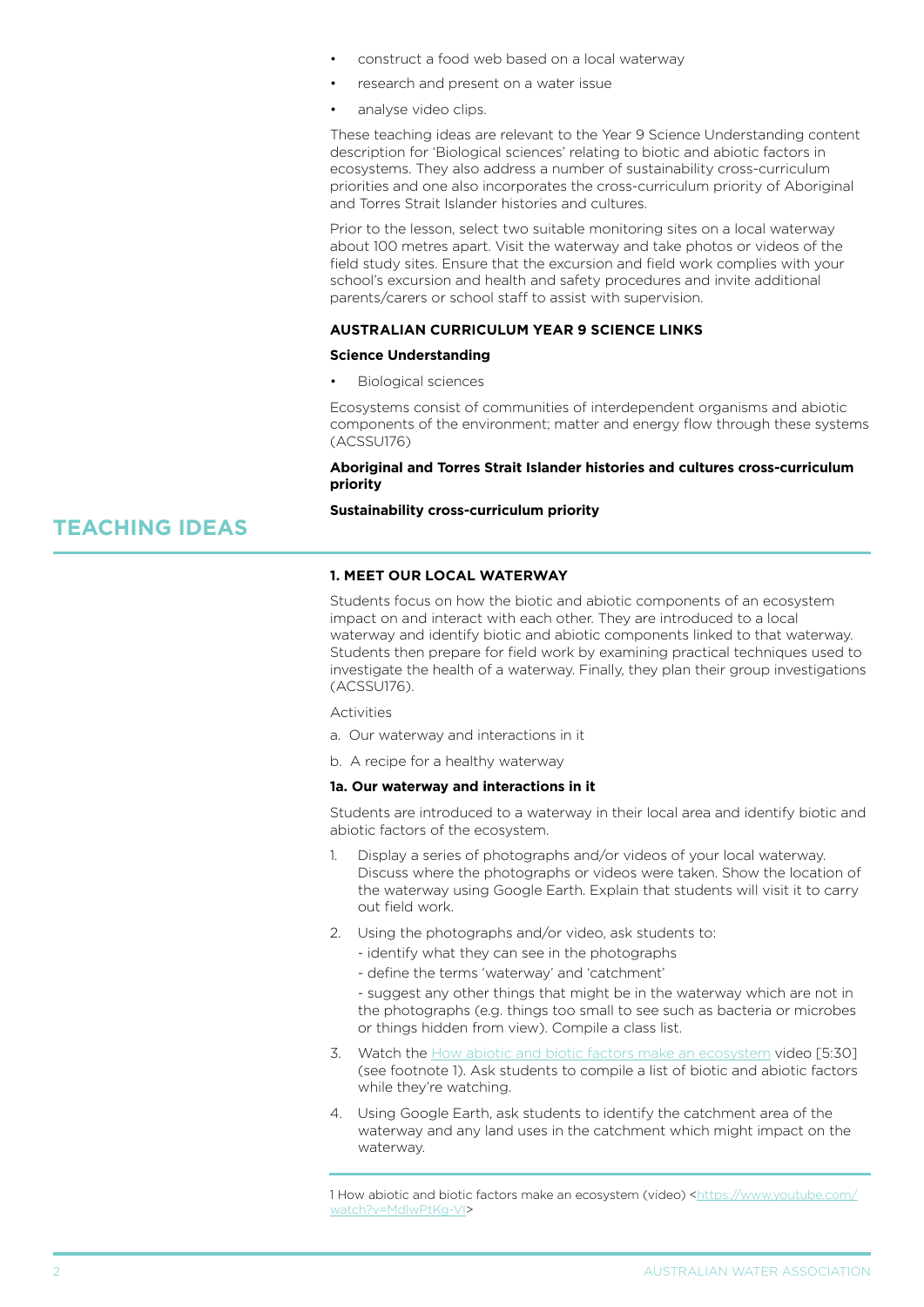5. Working in groups or individually, students create a [mind map](http://www.wikihow.com/Make-a-Mind-Map) (see footnote 2) showing the different types of organisms found in the waterway and the interactions between them. They can record the mind map on a large sheet of paper or use a program or app such as Mindomo. This mind map will be further developed in subsequent activities. (Mindomo is available online or as an app. Teachers can register to use this program for free.)

#### **1b. A recipe for a healthy waterway**

Students consider how the health of a waterway can be assessed.

- 1. Explain that the students will design an investigation to assess the health of a 100 metre stretch of the local waterway. Use slides 1 to 19 of the [Water](http://www.mdba.gov.au/education/teachers/lesson-plans)  [quality](http://www.mdba.gov.au/education/teachers/lesson-plans) (see footnote 3) presentation to identify the factors that indicate an unhealthy waterway and the tests used to assess the health of the ecosystem. Students complete the first page of the student worksheet. Scroll down the page to the 'Water quality' resources.
- 2. Demonstrate how to collect samples and perform the water quality tests as per the instructions in Freshwater water quality monitoring teacher [information pack](http://www.naturalresources.sa.gov.au/files/sharedassets/adelaide_and_mt_lofty_ranges/monitoring_and_evaluation/schools/amlr-me-schools-fresh-water-quality-teacher-resource-pack-gen.pdf) (see footnote 4). Students complete the 'Testing water quality worksheets' on pages 7 and 8.
- 3. Watch the [Critters: Where they wriggle](http://www.teachertube.com/video/critters-where-they-wriggle-117005) video [8:19] (see footnote 5) which explains why waterways are important and how macroinvertebrates are used as indicators of waterway health.
- 4. Provide students with copies of the Adelaide Mount Lofty Ranges (AMLR) Natural Resources Management (NRM) Education [Advanced](http://www.naturalresources.sa.gov.au/adelaidemtloftyranges/about-us/our-regions-progress/monitoring-and-evaluation/schools#macroinvertebrates)  [macroinvertebrate ID chart and the Results data sheet](http://www.naturalresources.sa.gov.au/adelaidemtloftyranges/about-us/our-regions-progress/monitoring-and-evaluation/schools#macroinvertebrates) (see footnote 6). (The resources can be found under the 'Macroinvertebrates' heading. You will have to scroll down.)
- 5. Working in their field study groups, students design an investigation to test the quality of a 100 metre stretch of their local waterway using the guide questions on page 2 of the [Water quality](http://www.mdba.gov.au/education/teachers/lesson-plans) student worksheet. Show students the equipment that will be available for use during the field trip and ensure they perform a relevant risk assessment (e.g. slipping hazards, wearing correct clothing, etc.)

Each group will need to provide a short report containing information about their waterway (including photos), details of their investigation, conclusions about the health of the waterway, and a discussion of any issues, limitations or recommendations. Check and approve each group's waterway investigation plan.

# **2. a health check for our waterway**

After assessing the ecological health of the waterway and collating other information they have learnt, students write a report that details the overall health of that waterway.

Activities

- a. Exploring our waterway
- b. The health of our waterway

2 Wikihow [<http://www.wikihow.com/Make-a-Mind-Map](http://www.wikihow.com/Make-a-Mind-Map)>

3 Murray Darling Basin Authority (Lesson plans—Water quality) [<http://www.mdba.gov.au/](http://www.mdba.gov.au/education/teachers/lesson-plans) [education/teachers/lesson-plans](http://www.mdba.gov.au/education/teachers/lesson-plans)>

4 Natural Resources Adelaide and Mt Lofty Ranges (Freshwater water quality monitoring teacher information pack) [<http://www.naturalresources.sa.gov.au/files/sharedassets/](http://www.naturalresources.sa.gov.au/files/sharedassets/adelaide_and_mt_lofty_ranges/monitoring_and_evaluation/schools/amlr-me-schools-fresh-water-quality-teacher-resource-pack-gen.pdf) [adelaide\\_and\\_mt\\_lofty\\_ranges/monitoring\\_and\\_evaluation/schools/amlr-me-schools](http://www.naturalresources.sa.gov.au/files/sharedassets/adelaide_and_mt_lofty_ranges/monitoring_and_evaluation/schools/amlr-me-schools-fresh-water-quality-teacher-resource-pack-gen.pdf)[fresh-water-quality-teacher-resource-pack-gen.pdf>](http://www.naturalresources.sa.gov.au/files/sharedassets/adelaide_and_mt_lofty_ranges/monitoring_and_evaluation/schools/amlr-me-schools-fresh-water-quality-teacher-resource-pack-gen.pdf)

5 Natural Resources Adelaide and Mt Lofty Ranges (Critters: Where they wriggle) [<http://](http://www.teachertube.com/video/critters-where-they-wriggle-117005) [www.teachertube.com/video/critters-where-they-wriggle-117005>](http://www.teachertube.com/video/critters-where-they-wriggle-117005)

6 Natural Resources Adelaide and Mt Lofty Ranges (School monitoring) <[http://www.](http://www.naturalresources.sa.gov.au/adelaidemtloftyranges/about-us/our-regions-progress/monitoring-and-evaluation/schools#macroinvertebrates) [naturalresources.sa.gov.au/adelaidemtloftyranges/about-us/our-regions-progress/](http://www.naturalresources.sa.gov.au/adelaidemtloftyranges/about-us/our-regions-progress/monitoring-and-evaluation/schools#macroinvertebrates) [monitoring-and-evaluation/schools#macroinvertebrates>](http://www.naturalresources.sa.gov.au/adelaidemtloftyranges/about-us/our-regions-progress/monitoring-and-evaluation/schools#macroinvertebrates)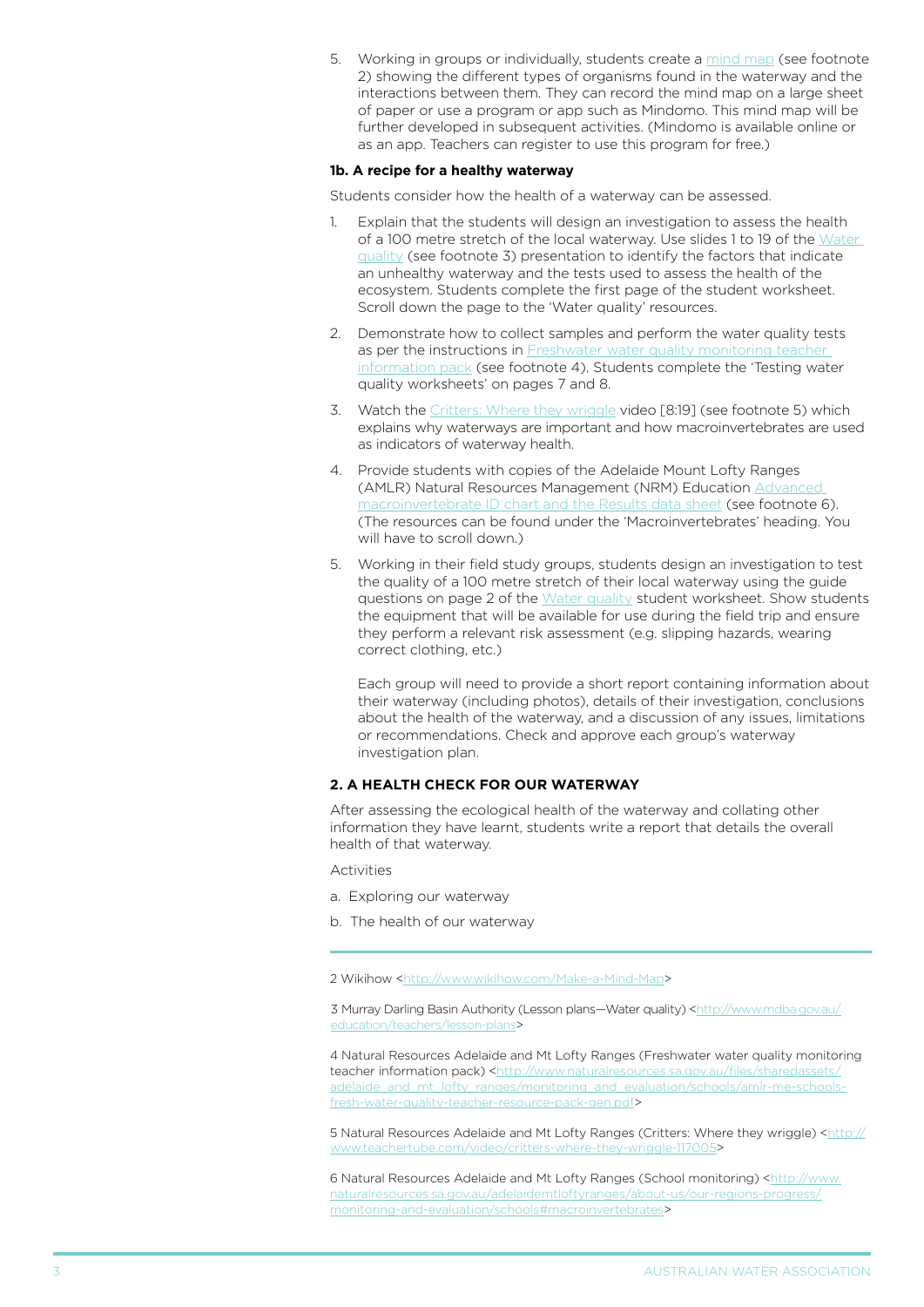#### **2a. Exploring our waterway**

In their groups, students conduct their waterway investigation and compile their results and observations. Each group should be supplied with the equipment they identified in their plan. Students perform their investigations as per their plans. Advise and assist as required, particularly in identifying organisms in the ecosystem.

# **2b. The health of our waterway**

In their field work groups, students:

- collate their results and observations
- draw conclusions
- make an assessment about the health of the waterway
- compile a report that includes:
- background information about their waterway
- how they conducted their investigation
- safety considerations
- conclusions about the health of the waterway
- issues, limitations and recommendations.

# **3. factors affecting waterways**

Students explore the factors that impact on waterway ecosystems (ACSSU176).

Activities

- a. Biotic factors in our waterway
- b. Factors affecting our waterways

#### **3a. Biotic factors in our waterway**

Students explore the biotic factors in an ecosystem in more detail, looking at food chains and energy flows and the importance of biodiversity.

a. Watch the music video, **[Food chain](https://www.youtube.com/watch?v=TE6wqG4nb3M)** [2:45] (see footnote 7), and discuss how energy flows within a food chain. What are some of the different roles in an ecosystem? How does the flow of energy differ from the flow of nutrients? Where does all the energy come from?

b. Students explore the idea of food chains and food webs by using the [Food](http://www.scootle.edu.au/ec/viewing/L1144/index.html)  [chains: the wetlands](http://www.scootle.edu.au/ec/viewing/L1144/index.html) (see footnote 8) (TLF ID L11444) and the [Who's for](http://www.scootle.edu.au/ec/viewing/L25/index.html)  [dinner?](http://www.scootle.edu.au/ec/viewing/L25/index.html) (see footnote 9) (TLF ID 25) learning objects on Scootle developed by Education Services Australia.

c. Using the organisms identified during their field work, students research what each organism eats and what eats them and construct a food web for the ecosystem. If the students cannot identify enough organisms, provide some organisms typically found in wetlands such as those macroinvertebrates listed in the 'Freshwater macro-invertebrates' notes (pages 52-53 of the Life in our [waterways](http://www.vic.waterwatch.org.au/file/inform/living_in_wetlands.pdf) resource (see footnote 10).

d. Ask students to identify the primary, secondary and tertiary consumers and decomposers. Watch David Suzuki's [Why biodiversity matters](https://www.youtube.com/watch?v=N5ssjM2Fjuc) video [4:27] (see footnote 11) and discuss what biodiversity is and why it is important. Discuss

7 Science Music Videos (Food chains) <[https://www.youtube.com/](https://www.youtube.com/watch?v=TE6wqG4nb3M) [watch?v=TE6wqG4nb3M>](https://www.youtube.com/watch?v=TE6wqG4nb3M)

8 Scootle (Food chains: the wetlands) <[http://www.scootle.edu.au/ec/viewing/L1144/](http://www.scootle.edu.au/ec/viewing/L1144/index.html) [index.html>](http://www.scootle.edu.au/ec/viewing/L1144/index.html)

9 Scootle (Who's for dinner) [<http://www.scootle.edu.au/ec/viewing/L25/index.html](http://www.scootle.edu.au/ec/viewing/L25/index.html)>

10 Waterwatch Victoria (Life in our waterways) [<http://www.vic.waterwatch.org.au/file/](http://www.vic.waterwatch.org.au/file/inform/living_in_wetlands.pdf) [inform/living\\_in\\_wetlands.pdf>](http://www.vic.waterwatch.org.au/file/inform/living_in_wetlands.pdf)

11 David Suzuki (Why biodiversity matters) [<https://www.youtube.com/](https://www.youtube.com/watch?v=N5ssjM2Fjuc) watch?v=N5ssiM2Fjuc>